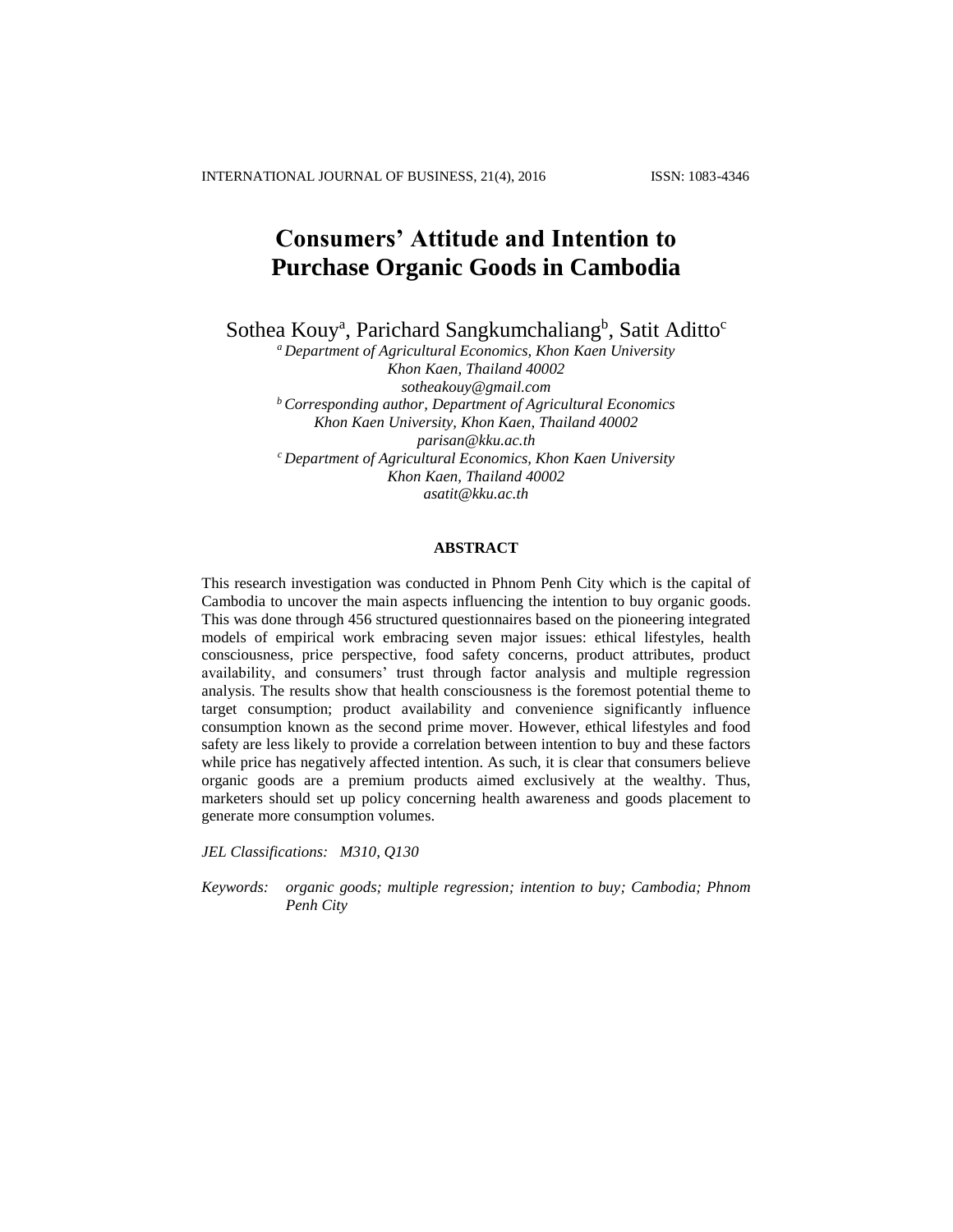# **I. INTRODUCTION**

In today's world there is ever increasing pressure to produce more food to feed the growing global population. In agriculture there is heavy use of chemicals to produce more output to fulfill market demand. To some it can seem an inevitable trend. Cambodia is no different in this aspect and has seen the proliferation of chemical fertilizers and pesticides in search of greater yields. Typically, around a hundred chemical pesticides are available on the market and farmers have used more than 3,200,000 liters per year (Cambodia organic agriculture association [COAA], 2009).

However, organically produced food – agricultural products grown without the use of chemicals and where animals are raised in more natural conditions, without regular use of drugs – offer many advantages to both producers and consumers in regards to healthy lifestyle, social benefits, animal welfare, environmental preservation and environmental friendliness. Organic vegetables provide numerous vitamins, minerals and anti-oxidants (Soil Association, 2013). There is global growth and widening interest in the sector. Even though sales of organic foodstuffs are relatively low, when compared to conventional products, they have continued to outperform the non-organic grocery market. Many consumers' around the world are willing to purchase organic food. The UK, Italy, Belgium, Denmark, France and Australia are mentioned in the following research papers: (Denver and Jensen, 2014; Dinnella et al., 2014; Fernqvist and Ekelund, 2014; Hoefkens et al., 2010; Janssen and Hamm, 2012; Kavaliauske and Ubartaite, 2014; Lobo et al., 2013; Michaelidou and Hassan, 2010; Ozguven, 2012; Pieniak et al., 2010; Schleenbecker and Hamm, 2013; Shafie and Rennie, 2012; Zanoli and Naspetti, 2002), while in Asia the number of researches on organic consumer is less, for example Thailand, Taiwan, and Malaysia (Chen, 2007; Hsu and Chen, 2014; Roitner-Schobesberger et al., 2008; Voon et al., 2011).

Recent research has reported organic food consumption intention among Thai-Cambodian cross-border consumers (Pomsanam et al., 2014). However, there is no research about organic consumers' intention to purchase organic goods in the Cambodian capital, Phnom Penh. The information about organic targets in Cambodia has been very limited in the scientific world, especially information regarding organic consumers' perceptions, which are still lacking; there is little evidence available since it is quite different in terms of demographic characteristics, education, standard of living, concepts, stereotypes and the cultural environment; therefore, further investigations are necessary.

The aim of this research is to uncover the main impact factors affecting organic consumers' purchasing power in Phnom Penh city based on the pioneering integrated models of Torjusen et al. (2001), Michaelidou and Hassan (2010), Voon et al. (2011), Shafie and Rennie (2012), Ozguven (2012), Lobo et al. (2013), Dinnella et al. (2014), Pomsanam et al. (2014), and Kavaliauske and Ubartaite (2014). The model and theory examines in depth the major effects of consumers' intention to purchase organic goods as following an ethical lifestyle, health consciousness, price perspective, food safety concerns, product attributes, product availability, and consumers' trust in purchasing organic goods.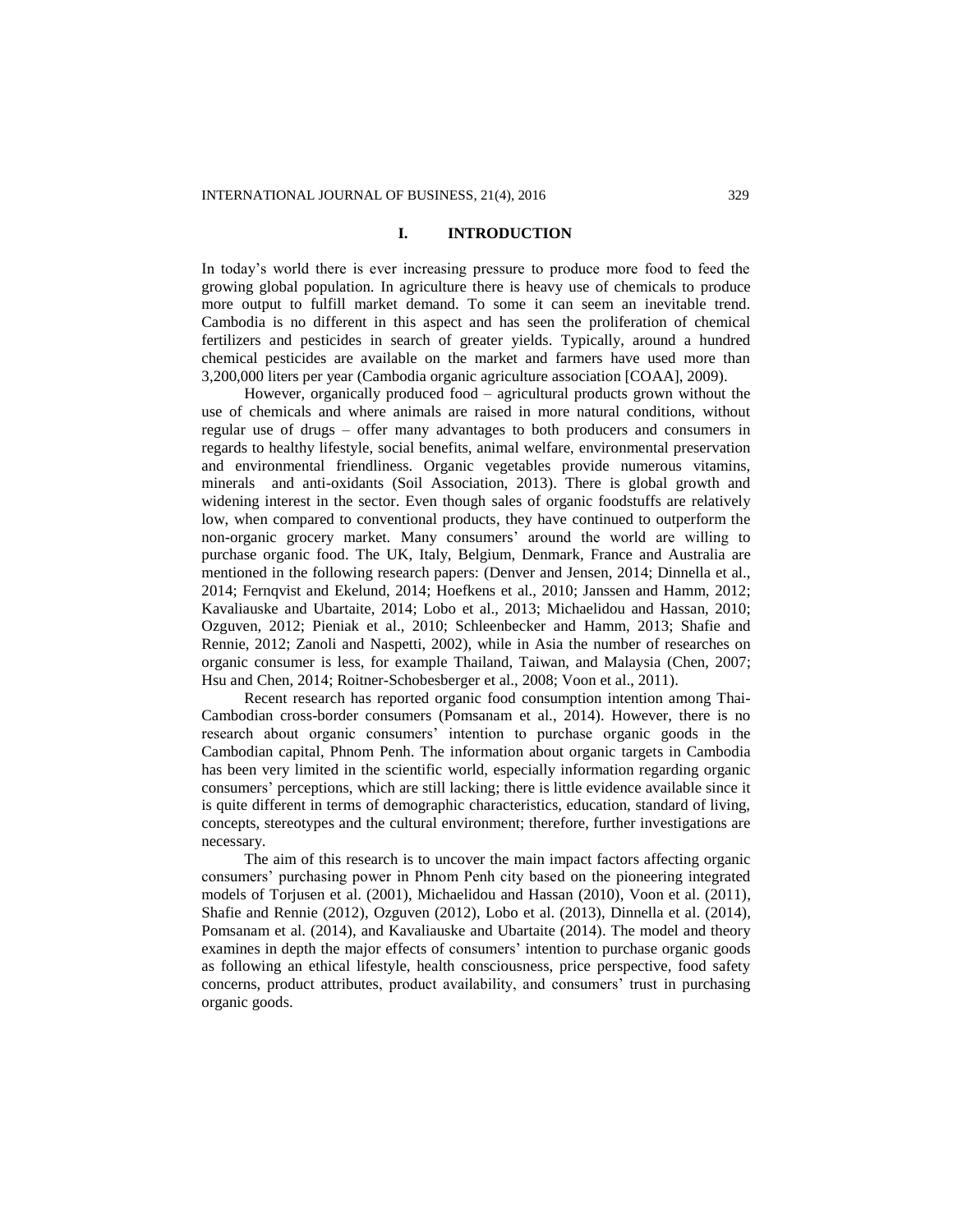# **II. LITERATURE REVIEW**

The theory of planned behavior can explain and predict how behavior is formed. There are three different processes of behavior, behavior attitude, subjective norms, and perceived behavior control. The key premise is that if a person first plans to do something then they are more likely to do it (Ajzen, 1991; Fishbein and Ajzen, 2011). In the example of consuming organic goods, when a person perceives eating organic foods to be enjoyable and believes it to be beneficial intermingled with favorable members of that person's social group who already eat organic goods and have motivated the person to do likewise. Ultimately, if the person feels that he or she has the ability to meet the demand, the person will form a strong intention and are more likely to engage in that behavior.

Consumer behavior is the process of receiving information of goods, the circumstance to purchase, and deposing of goods or services (Blackwell et al., 2007). Based on previous research in Malaysia behavior attitudes were mapped out as follows: health concerns, environmental concerns, confidence in organic food, and quality of food. These factors were considerably significant on consumers' willingness to purchase. Moreover, most organic consumers declared that they bought the products with respect for health benefits, food safety, environmental anxiety, food components, appearance, and sensory attributes (nutritive value, taste, and freshness) (Shafie and Rennie, 2012). Regarding the scientific breakthrough in Taiwan based on regulatory focus theory carried out by Hsu and Chen (2014) confirmed that consumers' characteristics played an essential element in consumers' purchasing intention.

When considering organic food health becomes the initial image coming to mind in consumers' perception, but they might have different ideas of health regarding their experiences and level of information (Zanoli and Naspetti, 2002). According to the scientific work of Lobo et al. (2013) rising incomes, lifestyle, and growth of health awareness have driven organic demand. In Switzerland respondents reported that physiological health and consumer confidence were statically significant on willingness to purchase functional food (considered beneficial to health), especially in the older consumers (Siegrist et al., 2008); hence, to attract more consumers' interest in organic goods, information related to health and environmental benefits should extended widely (Kavaliauske and Ubartaite, 2014).

Lobo et al. (2013) reported that almost 50 percent of organic consumers are motivated by health. Manuela et al. (2013) also verified that health was highly appreciated by organic consumers besides quality, authenticity, and naturalness in food. In Italy, organic consumers also confirmed that they definitely appreciated the value of organic food. The results were very similar to the previous work of Zanoli and Naspetti (2002). Notwithstanding the health aspect, Michaelidou and Hassan' s (2010) research revealed that health benefit was less valued in raising consumption, but was positively significant in affecting consumer usage (Kavaliauske and Ubartaite, 2014). Based on the aforementioned literature discrepancy, this study hypothesized that consumers worry about their health, which has influenced positively on the intention to purchase organic goods.

Ethical concern is a basic issue comprising of product safety, health concerns, product composition, price, and product availability. It becomes the priority reason in organic food consumption where people consider healthy and environmentally friendly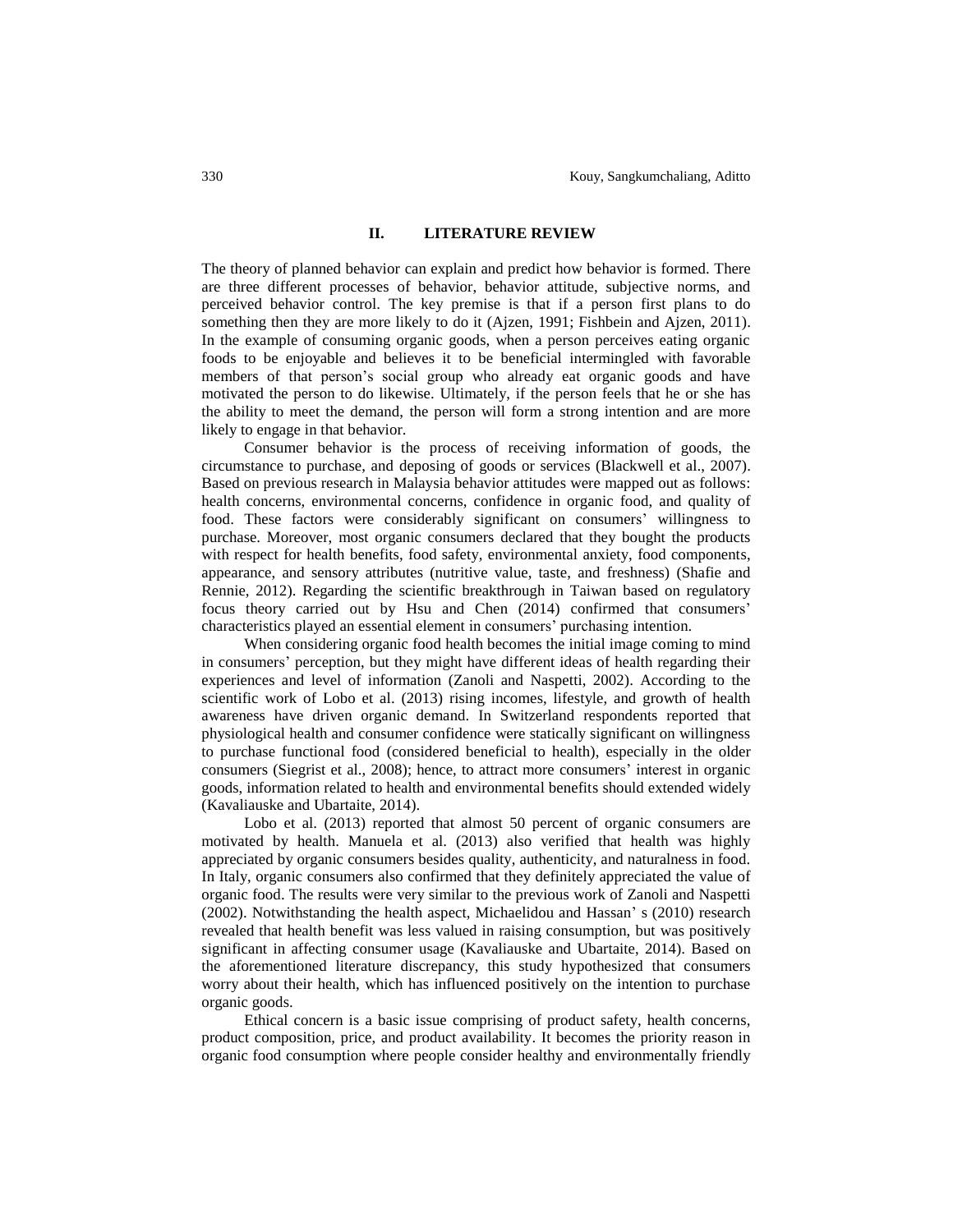food (Kavaliauske and Ubartaite, 2014). About 23 percent of consumers consider that consumption of organics will enable them to help and protect the environment as well as encouraging local produce (Lobo et al., 2013). Notably, consumer personality traits were examined to significantly affect consumers' ethical beliefs with regard to 545 Taiwanese consumers (Lu et al., 2015). Referring to an empirical investigation about consumers' attitudes toward organic food in Bangkok defined that environmental friendliness was the major driver to the purchase of organic food, and became a hot topic for them (Roitner-Schobesberger et al., 2008). To sum up, favorable factors toward organic goods are likely to be positive and strengthened with a sympathetic ethical lifestyle. There is a discrepancy here. It is therefore hypothesized that consumers' ethical issues have a noteworthy impact on the intention to buy organic goods.

Price is a fundamental matter, it has a higher correlation with consumers' intention to purchase (Ozguven, 2012). Presumably, consumers are willing to pay a premium price depending on their experience or purchasing frequency (Janssen and Hamm, 2012). It does not really matter to organic consumers since they consider organics to be affordable (Kavaliauske and Ubartaite, 2014). In principle, consumers have high expectations regarding the superiority of organic over non-organic produce, meaning they do not mind paying a higher price (Denver and Jensen, 2014). Certainly, pro-organic consumers are willing to pay higher prices due to the perceived health and nutritional benefits. In contrast disinclined consumers are reluctant to buy organic on account of the additional price and unclear information about labeling. Organic skeptics moreover still have doubts about the price (Lobo et al., 2013).

Shafie and Rennie (2012) in their paper concerning consumer perception towards organic food suggest that price has negatively affected consumption. In spite of the problematic expense, organic consumers continue to pay premium prices in terms of perceived organic benefits while non-organic consumers do not because they believed that buying and eating organic fare does not make any difference (Roitner-Schobesberger et al., 2008). As a result, this research has assumed that price impacts significantly on the intention to buy organic goods.

Food safety encompasses consumers' concerns over healthiness, natural farming methods, clean and chemical free food. Ethically produced food raises consumers' awareness and perception of purchasing organic produce (Lobo et al., 2013). Indeed, more than 50 percent of consumers worry about pesticide residue on the food they purchase while 10 percent are extremely concerned about genetically modified organisms (GMOs). The majority consumers of organic food are concerned about freshness and taste (Roitner-Schobesberger et al., 2008). Kavaliauske and Ubartaite (2014) have observed that consumers pay attention to product composition. Some consumers of organic food worry, not only about this issue, but also production methods, labeling, and insufficient information which can force them to avoid organic produce (Roitner-Schobesberger et al., 2008).

According to the previous work in Izmir realized that organic consumers seemed not fully trust organic benefits such reducing stress and weight even they had consumed organic produce. Further results minimized the view that consumers purchased it in accordance with low chemical residue, high quality and food safety. Among these factors, quality was the highest correlation (Ozguven, 2012). In line with this, food handling practices and food safety public concerns, recommended that food safety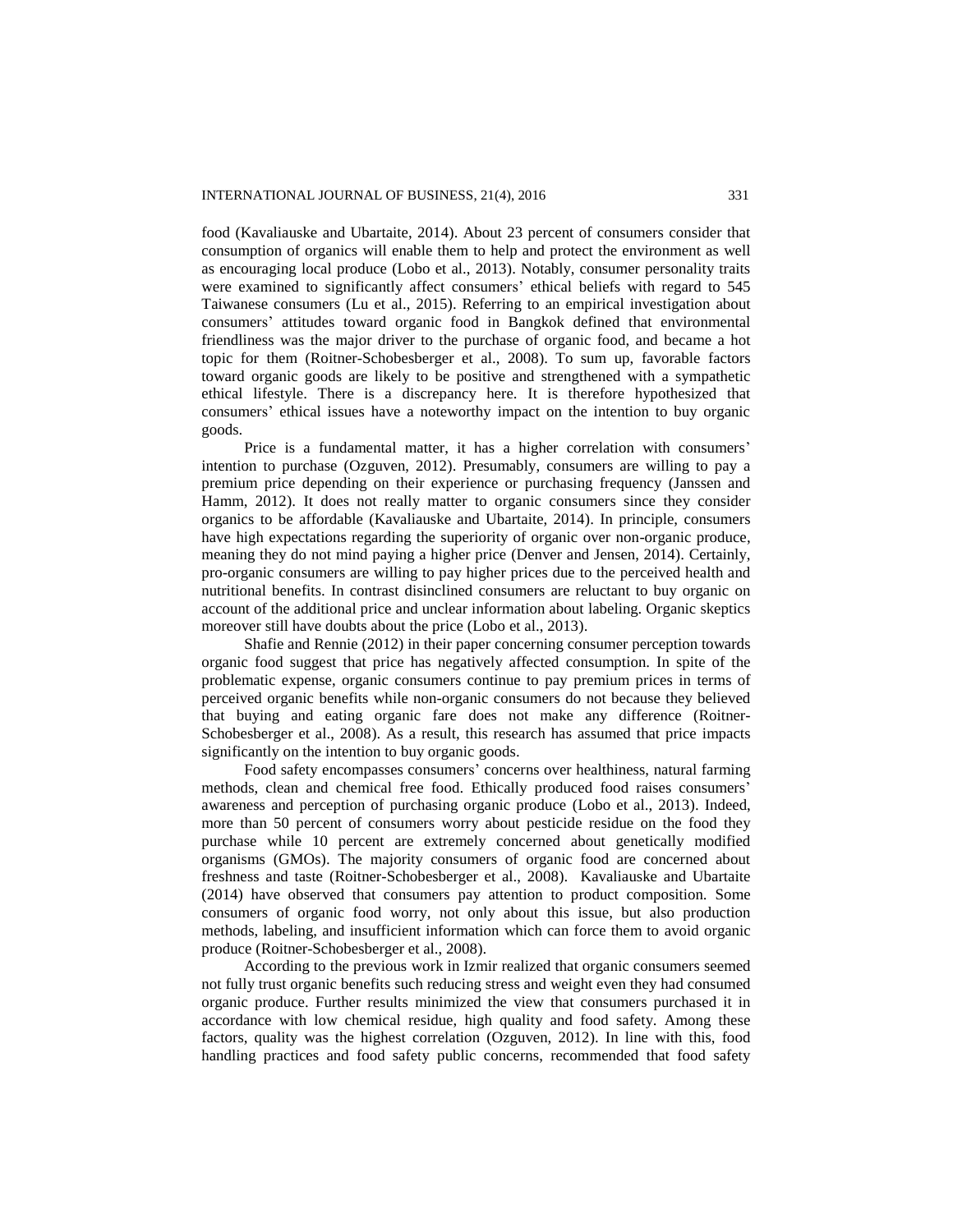information should be published intensively to local people (Ergonul, 2013). In this regard, this research is formalized on the hypothesis that consumers' worry about food safety has a positive impact on consumers' intention to buy organic goods.

Product attributes (credence attributes) comprising of search attribute (price and color) and experience attribute (taste and durability) have been paid much attention (Janssen and Hamm, 2012). With regard to 637 Danish consumers proved that tastiness of organic food was known as the main attribute, and consumers evaluated positively in regard to color (Denver and Jensen, 2014). Consumers are looking for either tasty or nourishing products (Zanoli and Naspetti, 2002). In addition, there is a value placed on food appearance and labeling (Ozguven, 2012). Recent research on the sensory attributes and consumer traits for freshness in Italy detected that consumers valued highly the freshness of salad, its shelf life, as well as the appearance (Dinnella et al., 2014). This was confirmed by Ogden (2011), who presented that food appearance, odor, and taste were known as sensory properties and were an important tool to determine consumers' choice. Therefore, it is hypothesized product attribute has a significant impact on the intention to buy organic goods.

Shafie and Rennie (2012) illustrate that the availability of food can push and pull consumers' purchasing power. Blackwell et al. (2007) have ascertained that product availability is the main thrust for organizations to reinforce their sales. Hence, this research hypothesized that product availability has significantly influenced consumers' intention to buy organic goods.

To push consumers in selecting one product, consumers need to be aware of the product, trust, standards and control systems. Consumers will place more faith in the provenance of the product if there is a government organic certification, due to subjective knowledge rather than objective fact (Janssen and Hamm, 2012). Consumers generally have poor understanding about labeling, but they tend to trust it in cases where the government is involved in a certification system (Ergonul, 2013; Schleenbecker and Hamm, 2013). The studies of Janssen and Hamm (2012) and Ergonul (2013) also suggest that consumers' trust organic labels rather than none and governmental logos on products will attract a premium price tag. Mostly, consumers believe in product labeling, media, product quality, and company reputation because putting an organic label is not restricted (Voon et al., 2011). Hsu and Chen (2014) note that market messages might raise consumption patterns such as promotions, trust propensity, and self-confidence. Further results showed that communication messages had a great effect on consumers' intention to purchase in case match their regulation. The main effective media such as TV and radio might assist in distributing information to consumers because consumers' understanding about organic logo certification of each product is limited (Lobo et al., 2013). This research hypothesizes that trust has a positive impact on consumers' intention to purchase organic goods.

## **A. Conceptual Framework**

The purpose of this work is to examine the motives that define the intention to purchase organic goods in Phnom Penh, Cambodia. The aforementioned extensive scientific work has identified several factors leading to the purchase of organic goods namely health consciousness, ethical lifestyle, product attributes, product availability, price perception, food safety concerns, and consumers' trust as shown in Figure 1 below.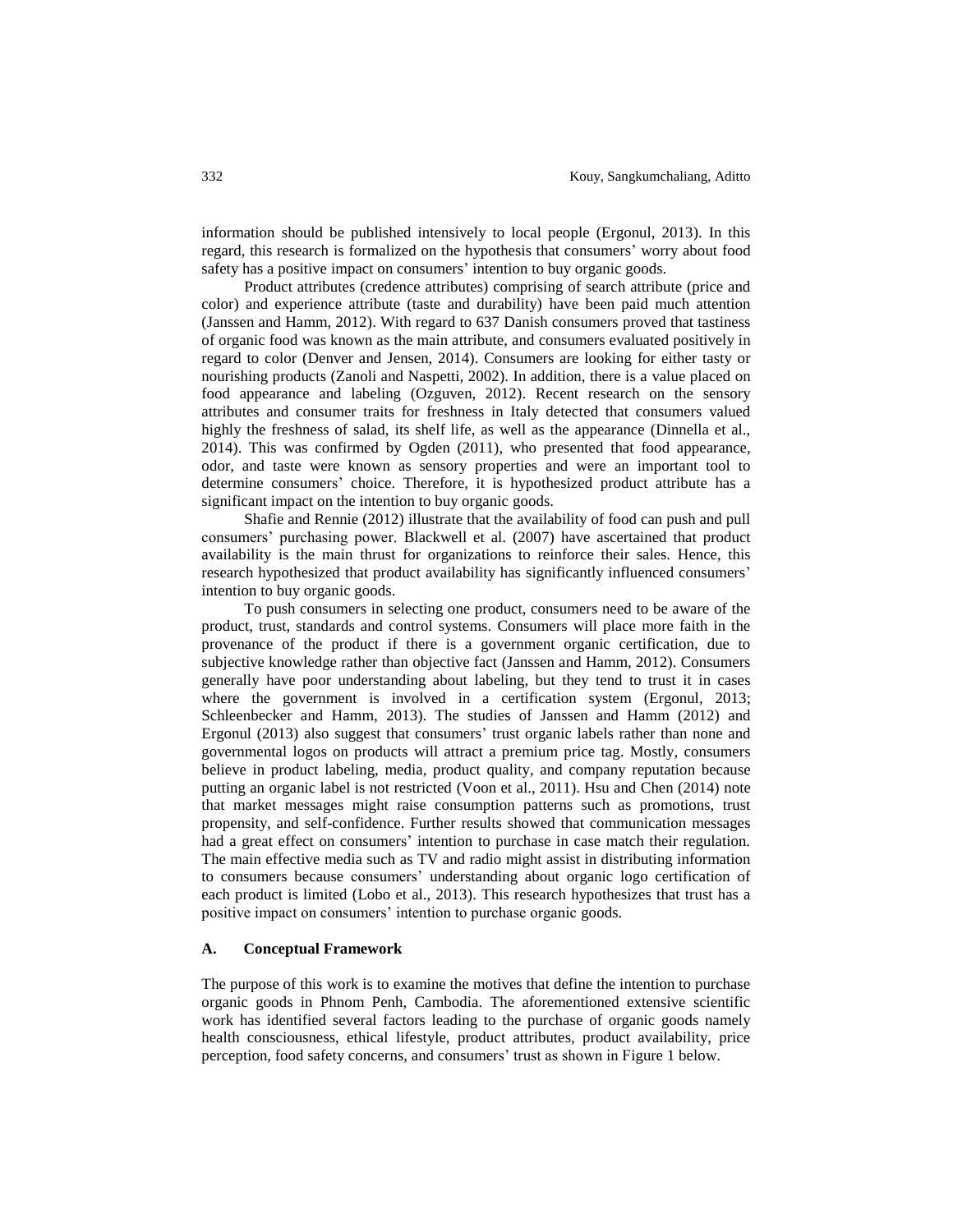

**Figure 1** Conceptual framework

### **B. Research Hypotheses**

- H1: Consumers health concerns influence the intention to purchase organic goods.
- H2: Consumers' ethical issues have a positive significant impact on the intention to buy organic goods.
- H3: Price has impacted significantly on the intention to buy organic goods.
- H4: Consumers' worries about food safety have positively influenced the intention to buy organic goods.
- H5: Product attributes have impacted significantly on the intention to buy organic goods.
- H6: Product availability has influenced significantly consumers' intention to purchase.
- H7: Trust has impacted positively on consumers' intention to purchase organic goods.

# **III. METHODOLOGY**

A quantitative survey associated with convenient sampling was done between June 2015 and July 2015 in Phnom Penh metropolis. Before obtaining data, an English version of the questionnaire was revised and translated to Khmer and vice versa, and the surveyors were trained to administer questionnaires beforehand. Four hundred and fifty-six Khmer revised questionnaires were distributed to respondents randomly outside a supermarket – purposive sampling in accordance with an unknown population (Ary et al., 2006; Cochran, 1963).

The target respondents of this study were the consumers who had previously bought or heard about organic goods and were willing to help based on their interest and availability. Consumers who had never heard of organic goods were excluded. In return for completing the survey, data providers received a bar of soap as a 'thank you'.

The questionnaires consisted of thirty questions measured in a 5 point Likert scale as  $1 =$  strongly disagree to  $5 =$  strongly agree. A modified statement version was developed through comprehensive literature searched from Torjusen et al. (2001), Michaelidou and Hassan (2010), Voon et al. (2011), Shafie and Rennie (2012), and Dinnella et al. (2014). The model specification comprised mainly of one endogenous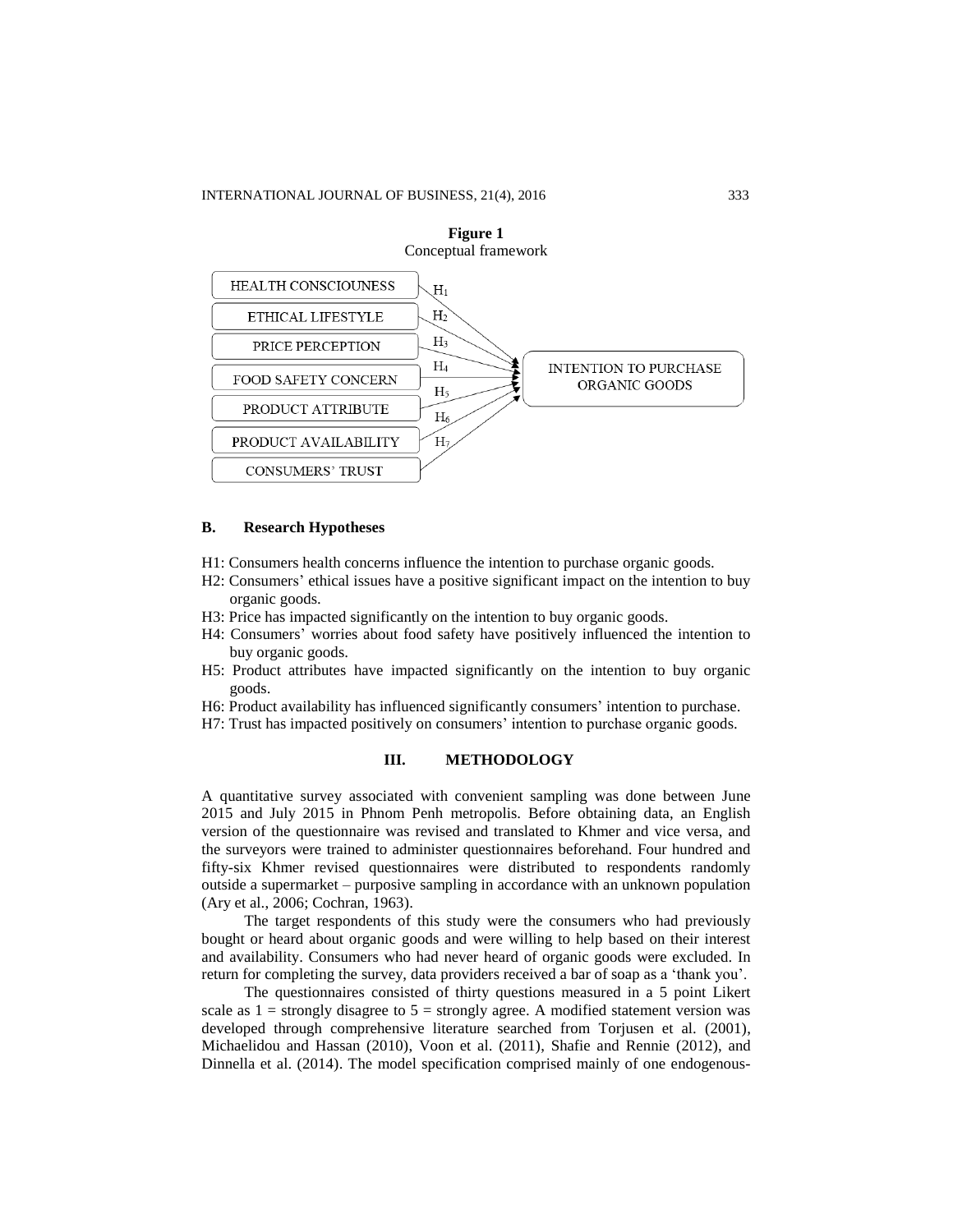(intention to purchase (IT), 5 statements were measured) and seven exogenous variables (consumers' ethical lifestyle (EL), 4 statements were measured, health consciousness (HC), 3 statements were measured, price perspective (PP), 3 statements were measured, food safety concerns (FS), 4 statements were measured, product attribute (PA), 4 statements were measured, product availability and convenience (AC), 3 statements were measured, and consumers' trust (CT), 4 statements were measured).

Pertaining to pilot questionnaires, 30 items were developed based on 89 online respondents. Cronbach's Alpha showed that all the items were highly reliable, so the final questionnaire retained all 30 items. Finally, the data collected in structured questionnaires were preceded with exploratory factors analysis, reliability analysis, bivariate analysis, and multiple regression analysis using Statistical Package for Social Sciences (SPSS) version 22.

## **IV. Results and Discussion**

Preliminary analysis and research instruments were scanned for completeness and abnormal pattern of respondents. Then raw data were carefully converted into a database. Afterward, univariate descriptive statistics were screened data. In addition, all statements were valued by a 5 point Likert-scale. If the mean value of expression was more than 3, it represented that respondents agreed with that statement. Among 30 statements, the mean of those ranged from 3.03 to 4.27 above midpoint, it can be implied that the respondents totally agree with all statements. Additionally, the standard deviations ranged 0.859 to 1.095 demonstrating that respondents' views match each other. They have similar views on these ideas and their values of choice are consistent.

Priority, principal component analysis was undertaken with 30 variables to lessen the dimensionality of a large number of variables to fewer numbers of latent variables, and varimax rotation was executed. According to "a rule of thumb," about 456 samples provide good reliable factors. The scree plot also demonstrated the eight dominant factor solutions necessary to explain each scale, which were labeled as follows: (1) intention to purchase (IT), (2) health consciousness (HC), (3) consumers' ethical lifestyle (EL), (4) price perspective (PP), (5) food safety concerns (FS), (6) product attributes (PA), (7) product availability and convenience factor (AC), and (8) consumers' trust (CT). With respect to Bartlett Test of Sphericity was significant ( $\chi^2$ )  $(435) = 4505.406$ , p $<0.0001$ , which indicated the strength of the relationship among latent variables simultaneously while Kaiser-Meyer-Olkin (KMO) measure of sampling adequacy valued of 0.8 as meritorious was greater than 0.6, which exceeded the recommended threshold value for a satisfactory and acceptable factor analysis to proceed (Tabachnick and Fidell, 2001). All communalities extraction scores were loaded from 0.4 to 0.7 considered to be loading on factor and mostly were more than 0.5 was desirable. These factor solutions with eigenvalues greater than one which exceeded the acceptance criteria were explained by eight factor solutions was 62 percent of total variance which was loaded exceed the 50 percent minimum threshold and was satisfactory in social science work (Hair et al., 2006).

Reliability analysis was carried out with all variables both independent and dependent variables running independently with respect to factor solutions. The statistical reliability of the scales were undertaken entirely on the items by indicator of Cronbach's alpha coefficient  $(\alpha)$  and Cronbach's alpha if item deleted. According to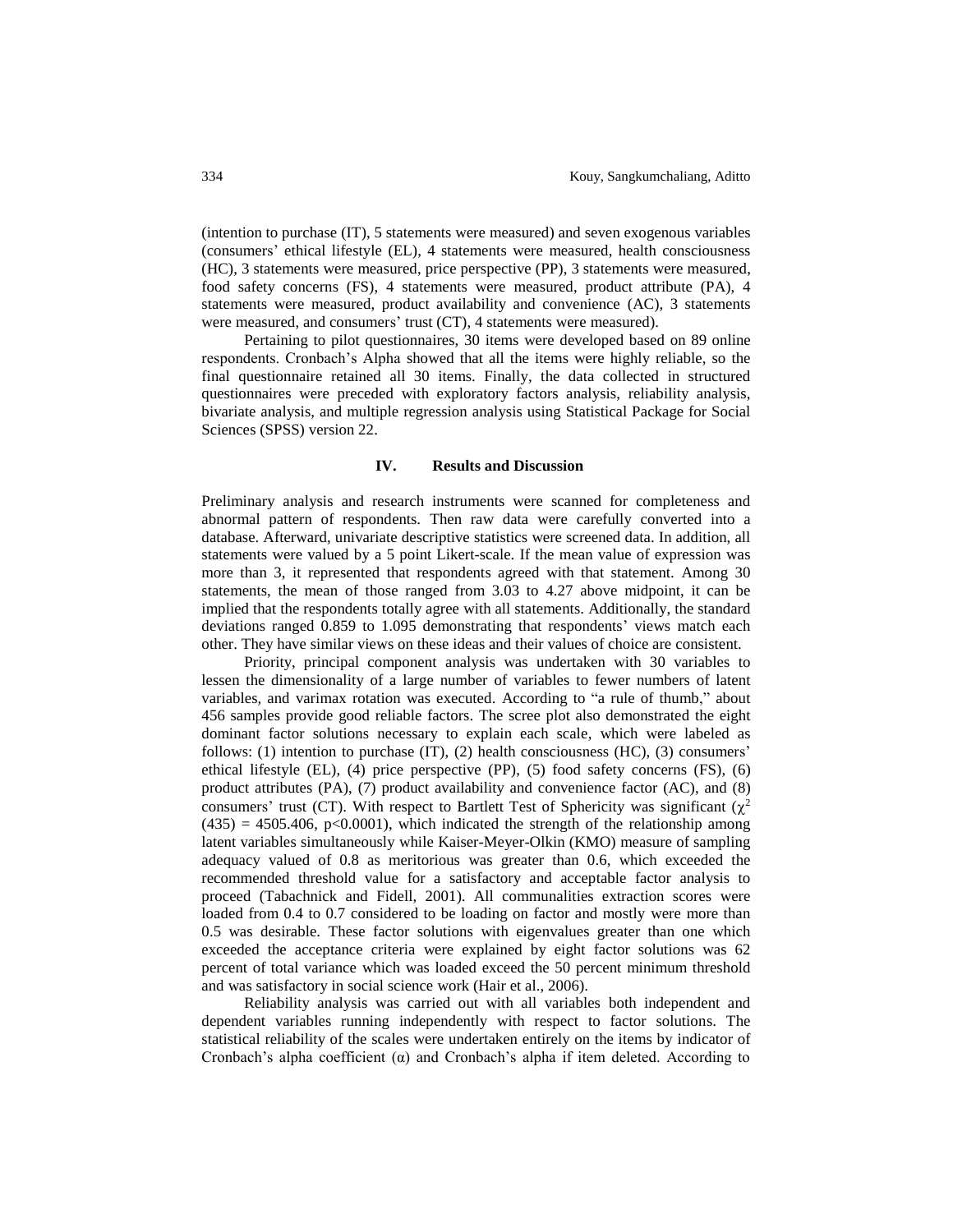item analysis results, all eight dimensions Cronbach's alpha coefficient ranged from 0.6 to 0.8 which was reliably loaded more than the threshold of 0.5, it was concluded all Cronbach's alpha coefficient  $(\alpha)$  and Cronbach's alpha if item deleted score indicated the variable scales were acceptably reliable and valid for further inferential analysis.

According to Pearson product-moment correlation coefficient between consumers' intention (IT) and its drivers were HC, EL, PP, FS, PA, AC and CT, respectively measuring the closeness of the relationship between variables, as shown in Table 1. Shortly after calculating the correlation of the scale dimension, correlation matrix showed that the IT dimension was statically significant correlated between HC, EL, PP, FS, PA, AC, and CT dimension at 0.01 level. HC had the greatest correlation on intention to purchase  $(r = 0.479)$  than other dimensions while the second ordered Pearson correlation was FS (r=0.465). The other component, 0.438 Pearson correlated between IT and EL, 0.169 Pearson correlated between IT and PP, 0.329 Pearson correlated between IT and PA while AC and CT were 0.452 and 0.430, accordingly. Further results show that all correlation dimensions were more than 0.3, which was a positively moderated correlation between independent and dependent variables. Based on the correlation matrix, there was no problematic multicollinearity since all independent variable correlations were not loaded more than the criteria point of 0.9 where extremely high correlation between independent variables were seen.

| Descriptive statistics and bivariate Pearson correlation coefficient matrix |                |       |           |            |            |            |            |            |           |           |
|-----------------------------------------------------------------------------|----------------|-------|-----------|------------|------------|------------|------------|------------|-----------|-----------|
| $N^0$ .                                                                     | Drivers        | Mean  | <b>SD</b> |            |            |            |            |            |           |           |
|                                                                             | ľТ             | 3.738 | 0.643     |            |            |            |            |            |           |           |
|                                                                             | HC.            | 3.929 | 0.698     | $0.479**$  |            |            |            |            |           |           |
| 3                                                                           | EL             | 3.491 | 0.666     | $0.438**$  | $0.400**$  |            |            |            |           |           |
|                                                                             | PP             | 3.258 | 0.795     | $0.169**$  | $0.103*$   | $0.188***$ |            |            |           |           |
|                                                                             | <b>FS</b>      | 4.135 | 0.699     | $0.465***$ | $0.452***$ | $0.381**$  | $0.279**$  |            |           |           |
| 6                                                                           | PA             | 3.373 | 0.761     | $0.329**$  | $0.259**$  | $0.356**$  | $0.304**$  | $0.315***$ |           |           |
|                                                                             | AC             | 3.751 | 0.795     | $0.452***$ | $0.270**$  | $0.305***$ | $0.358***$ | $0.461**$  | $0.340**$ |           |
| 8                                                                           | CТ<br>$\cdots$ | 3.493 | 0.713     | $0.430**$  | $0.308***$ | $0.373**$  | $0.173**$  | $0.290**$  | $0.406**$ | $0.331**$ |

**Table 1**

Note: \*\*indicates that correlation is significant at the 0.01 level (2-tailed) \* indicates that correlation is significant at the 0.05 level (2-tailed)

To verify multicollinearity with correlation matrix, Variance Inflation Factors (VIF) and tolerance scores were constructed, as shown in Table 2. Results showed that VIF dimensions were less than  $5$  (MAX VIF= 1.572), and tolerance levels were more than 0.6, which was larger than the 0.3 minimum threshold, so there was no indicative of problematic collinearity occurring between independent variables (O'brien, 2007).

After running correlational analysis, the initial step in multiple regression was undertaken on bivariate analysis conducted by scatter diagrams between independent variables and dependent variable, which showed visually the shape and degree of closeness. Then, a multiple linear regression was calculated to predict consumers' intention to purchase organic goods (IT) with respect to health consciousness (HC), ethical lifestyle (EL), price perspective (PP), food safety concerns (FS), product attributes (PA), product availability and convenience (AC) and consumers' trust (CT).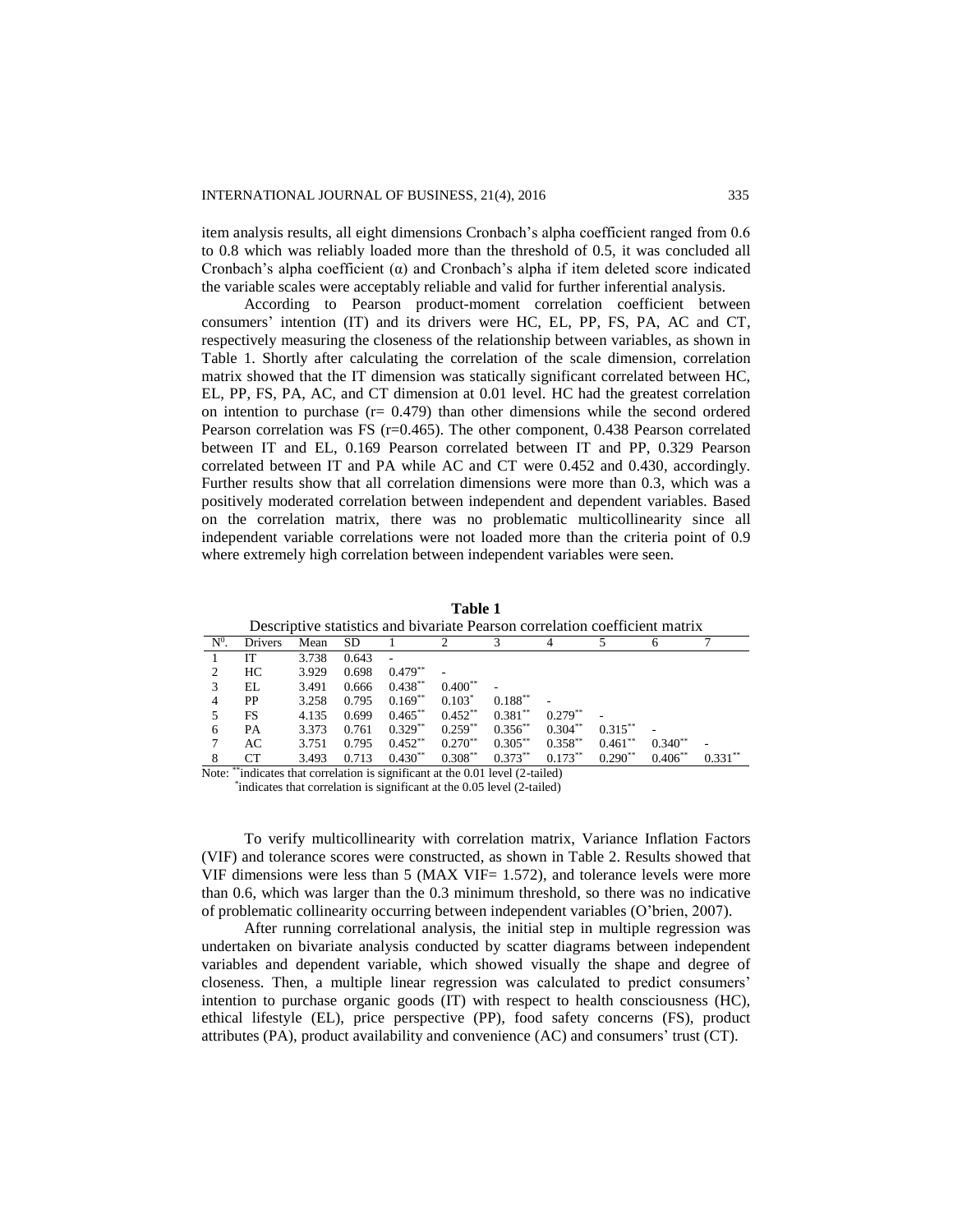|                                                | Unstandardized |                      | Standardized                                                        | Collinearity      |               |           |       |
|------------------------------------------------|----------------|----------------------|---------------------------------------------------------------------|-------------------|---------------|-----------|-------|
| Items                                          | Coefficients   |                      | Coefficients                                                        | <b>Statistics</b> |               |           |       |
|                                                | В              | Std. Error           | Beta                                                                |                   | Sig.          | Tolerance | VIF   |
| (Constant)                                     | 0.609          | 0.195                |                                                                     | 3.120             | 0.002         |           |       |
| HС                                             | 0.213          | 0.041                | 0.231                                                               | 5.129             | $0.000***$    | 0.716     | 1.396 |
| EL                                             | 0.145          | 0.044                | 0.150                                                               | 3.315             | $0.000^{***}$ | 0.712     | 1.404 |
| PP                                             | $-0.036$       | 0.034                | $-0.045$                                                            | $-1.062$          | $0.289^{ns}$  | 0.820     | 1.219 |
| FS                                             | 0.140          | 0.044                | 0.152                                                               | 3.186             | $0.002**$     | 0.636     | 1.572 |
| PA                                             | 0.029          | 0.038                | 0.034                                                               | 0.765             | $0.445^{ns}$  | 0.723     | 1.383 |
| AC                                             | 0.176          | 0.037                | 0.218                                                               | 4.723             | $0.000***$    | 0.684     | 1.461 |
| СT                                             | 0.163          | 0.040                | 0.181                                                               | 4.072             | $0.000***$    | 0.738     | 1.356 |
| $P^{\prime}$ $\alpha$ $\beta$ $\beta$ $\alpha$ |                | $0.127 \times 11.11$ | $1.725$ $\overline{1}$ $\overline{2}$ $\overline{2}$ $\overline{1}$ | 11011             | 0.001         |           |       |

**Table 2** Coefficients on factors that affect consumers' intention and collinearity statistics

R=0.653, R Square = 0.427, Durbin-Watson = 1.725, F  $(7, 394)$  = 41.941, p<0.0001

\*\*\*\* indicates significant at the 0.001 level; \*\*\* indicates significant at the 0.01 level; \* indicates significant at the 0.05 level; <sup>ns</sup> Non significant

Multiple regression analysis confirmed that a significant regression equation was found (F  $(7, 394) = 41.941$ , p<0.0001) with coefficient of determination  $(R^2)$  of 0.427 this being a measure of the goodness of fit for a linear regression model. It indicated that 42 percent of the variability of consumers' intention to purchase (IT) was explained by HC, EL, PP, FS, PA, AC, and CT dimensions using this model. However, there was no linear relationship between PP and consumers' intention (IT) ( $t = -1.062$ , sig=0.289 > 0.05); therefore, Hypothesis 3 is rejected. The result suggests that price perspective negatively affected consumption. Whenever prices increase, the level of consumption will decrease as demand law specifies. The result in this study confirms with the work of Shafie and Rennie (2012) that price has an adverse direction on consumption. Product attribute (PA) was not statistically significant ( $t= 0.765$ , sig=  $0.445 > 0.05$ ), consequently Hypothesis 5 is rejected. Therefore, a new phenomenon model was reformed by multiple regression, excluded PP and PA components.

A new significant regression equation was found  $(F (5, 396) = 58.502$ , p<0.0001) indicating that independent variables affected the dependent variable, as shown in Table 3. Pertaining to coefficient of determination  $(R^2)$  of 0.425, this is measured as the goodness of fit for a linear regression model. It indicated that 42 percent of the variability of consumers' intention to purchase (IT) was explained by HC, EL, FS, AC, and CT variables using this model ( $R^2$ =0.425, adjusted  $R^2$ = 0.418). Therefore, 58 percent of the variation in the amount of consumers' intention to purchase was not explained by this model using these variables. According to Durbin-Watson values of 1.70 were between 1.50 and 2.50 threshold, so there was again no correlation between independent variables.

In this research, it was entirely expected that  $\mathbb{R}^2$  value (coefficient of determination) will be low since this research field is an attempt to predict human intention or behavior. Typically  $\mathbb{R}^2$  values will be lower than 50 percent in that people are simply too diverse to forecast than for example a physical process. In social science, coefficient of determination is acceptable at 0.20 to 0.30. The predictor variables are statically significant at 1 percent. Hence, multiple regressions can draw a vital conclusion about how variations in the predictor values are associated with changes in the response values. Regardless of  $\mathbb{R}^2$ , the significant coefficient still embodies the mean changes in the response for one unit change in the predictor whereas holding other predictors in the model constant; this sort of statistic can be extremely valuable.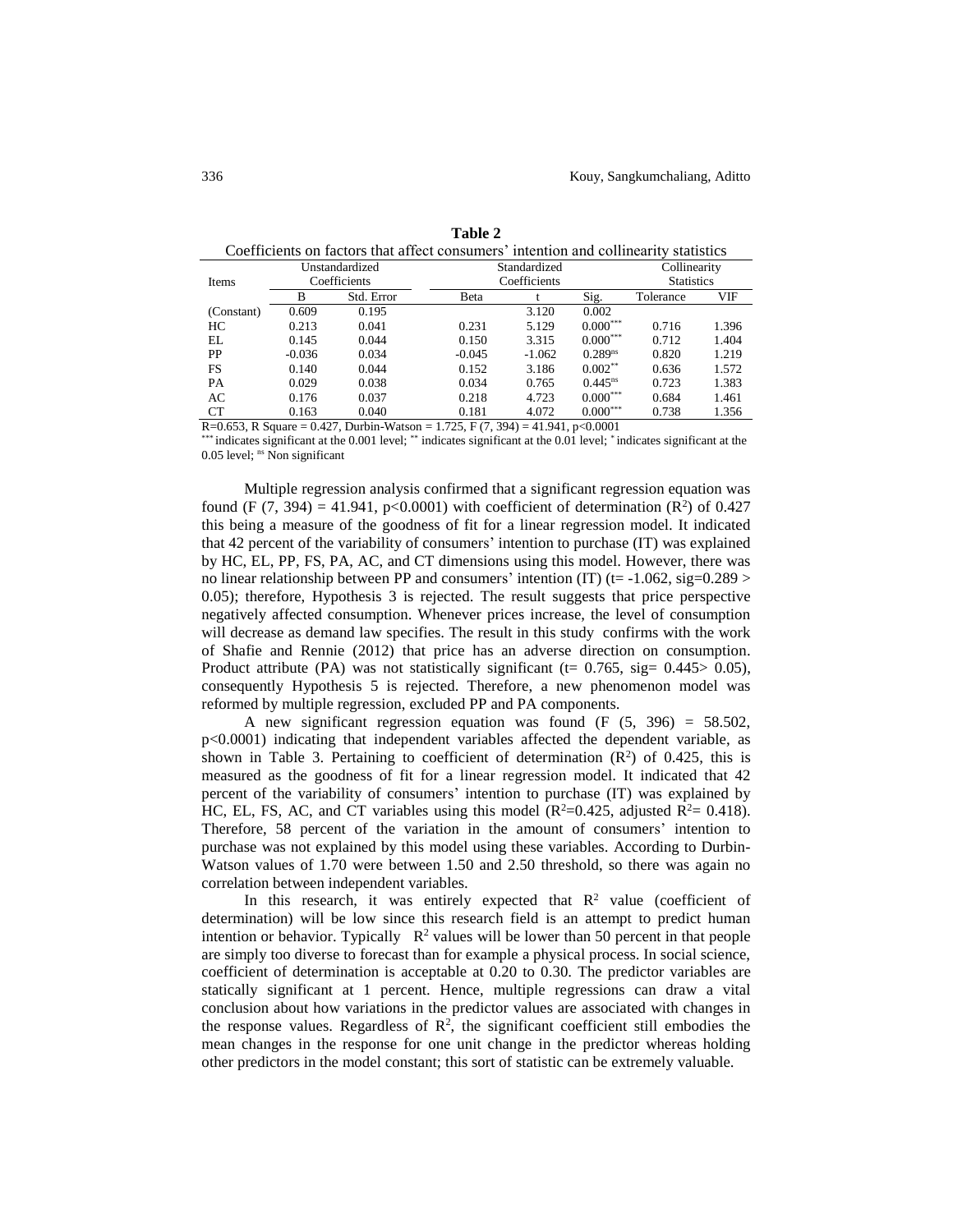| Finalized coefficients on factors that affect consumers' intention |       |                |              |       |            |  |  |
|--------------------------------------------------------------------|-------|----------------|--------------|-------|------------|--|--|
|                                                                    |       | Unstandardized | Standardized |       |            |  |  |
| Item                                                               |       | Coefficients   | Coefficients |       |            |  |  |
|                                                                    | Beta  | Std. Error     | Beta         |       | Sig.       |  |  |
| (Constant)                                                         | 0.575 | 0.188          |              | 3.057 | 0.002      |  |  |
| HC                                                                 | 0.217 | 0.041          | 0.236        | 5.251 | $0.000***$ |  |  |
| EL                                                                 | 0.147 | 0.043          | 0.153        | 3.429 | $0.000***$ |  |  |
| FS                                                                 | 0.137 | 0.043          | 0.149        | 3.146 | $0.002***$ |  |  |
| AC                                                                 | 0.170 | 0.036          | 0.211        | 4.747 | $0.000***$ |  |  |
| CT.                                                                | 0.169 | 0.039          | 0.188        | 4.380 | $0.000***$ |  |  |

| anı |  |
|-----|--|
|-----|--|

R=0.652, R Square = 0.425, Durbin-Watson = 1.733, (F  $(5, 396)$  = 58.502, p<0.0001)

\*\*\*\* indicates significant at the 0.001 level; \*\*\* indicates significant at the 0.01 level; \* indicates significant at the 0.05 level

Therefore, based on this multipara metrical equation of consumers' intention to purchase organic goods is seen below, where those variables were coded as a 5 Likert scale:

#### $IT = 0.575 + 0.217HC + 0.147EL + 0.137FS + 0.170AC + 0.169CT$

Consumers' intention to purchase increased 0.217 unit of each unit of health conscious (HC) (t= 5.251, p=0.0001) was positively statistically significant at 1 percent level. This denoted that the majority of Cambodian consumers are extremely concerned with their health; along with economic growth in the country in the last decade. Therefore, Hypothesis 1 is confirmed as empirical research of Lobo et al. (2013), which found that consumption in respect to health became the prime mover. In addition, Zanoli and Naspetti (2002) declared that consumers were more likely to rate the value of organic food than non-organic.

In addition, ethical lifestyle (EL) coefficient was positively and significantly correlated with intention weighed 0.147 unit  $(t=3.429, p=0.001)$ . This implies that consumers who care about an ethical lifestyle are more likely anxious about the product whether it has an effect on the environment or not. Therefore Hypothesis 2 is confirmed. The result is consistent with Lobo et al. (2013) who reported that consumers thought that they could help conserve the environment and prevent destruction by choosing organic food. Outstandingly, ethical belief was found as another prime motivator to stimulate intention to buy organic goods (Lu et al., 2015).

Food safety concerns (FS) weighed 0.137 unit (t=3.146, p=0.002) was positively significant at 1 percent, which indicated that respondents were more likely to worry about the food element, food processing and be more interested in the quality of food. As a result, Hypothesis 4 is accepted. This result aligns with previous work confirmed by many researches that issues of food safety were important to consumers (Ergonul, 2013; Lobo et al., 2013; Roitner-Schobesberger et al., 2008).

In addition, product availability (AC) weighed 0.170 unit ( $t=4.747$ ,  $p=0.0001$ ) was positively significant at 1 percent. It can be replicated; therefore, Hypothesis 6 is accepted. In the Cambodian context, the intention to buy organic goods is identified predominantly by a positive attitude of consumers toward availability. Consumers,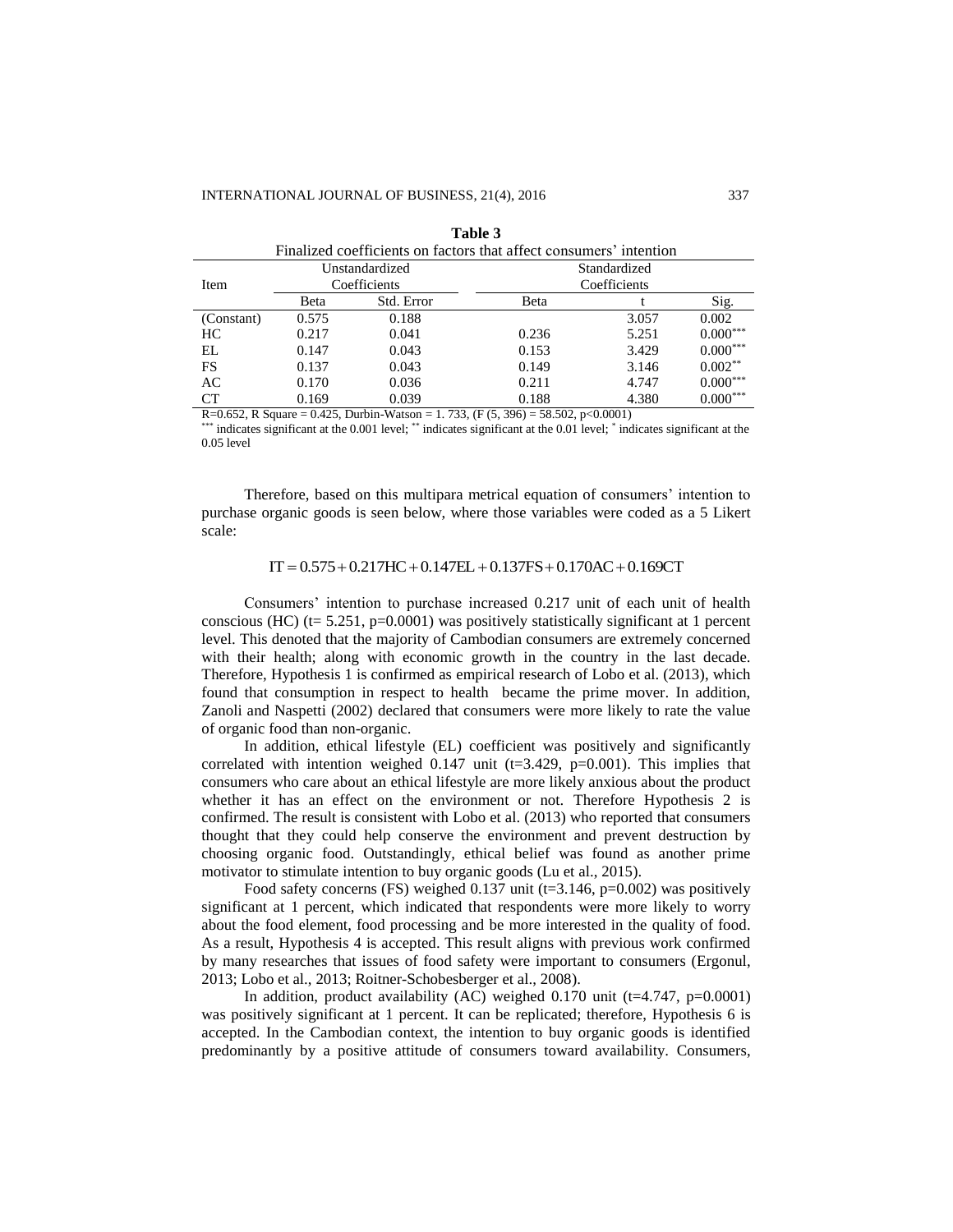typically, are very busy, so they may think about the economic standpoint (ecoconscious) where they can spend less time and travelling costs to get the high-end goods they want. Consequently, the closer the shop, the more purchasing frequency occurs. This fundamental finding corresponds with Shafie and Rennie (2012) and Blackwell et al. (2007).

Consumers' trust (CT) weighed  $0.169$  unit (t=4.380, p=0.0001) was positively significant at 1 percent. The result suggests that trust worthiness plays an important role in enhancing consumption. Thus, it can be concluded that Hypothesis 7 is accepted; as the vast majority of academic research worldwide has recently found. A previous study of Janssen and Hamm (2012) reported that consumers were more likely to pick organic food with certified labels rather than unmarked. This result is similar to the finding of Roitner-Schobesberger et al. (2008) who announced that the presence of a third party certified label together with organic goods would raise consumers' confidence and subsequent consumption.

Consequently, each addition of HC leads to an increase of the IT by 0.217 unit holding other variables constant. If EL increases one unit, IT increases by 0.147 units holding other variables constant. For each 1 unit increase in FS, consumers were expected to increase their purchasing intention of 0.137 units. For each unit increase in AC, consumers' intention is expected to increase 0.170 units. Consumers' intention will increase on average by 0.169 unit each 1 unit increases in CT, net of the effect of change due to HC, EL, FS, and PA. For this, if all variables are zero, then intention to purchase is 0.575 units, which does not make any sense; this model is not applicable for all variables at zero. Regression analysis indicates that HC has the utmost impact on organic purchasing intention (t=5.251, p<0.01,  $\beta$ = 0.236). AC is the second mandate of vital selected factor on intention (t=4.747, p<0.01, β=0.211). The third impact factor is CT (t=4.380, p<0.01,  $\beta$ =0.188) while EL and FS has a lower impact followed by (t=3.429, p<0.01,  $\beta$ =0.153) and (t=3.146, p<0.01,  $\beta$ =0.137), respectively.

During data collection, respondents were asked five statements about what influenced them to purchase organic goods. Based on respondents' age, three generations was defined: (1) generation Y aged 18 years to 35 years, (2) generation X aged 36 years to 50 years and (3) baby boomers aged 51 years to 64 years. The majority of respondents were generation Y (90%), generation X (7%) and baby boomers (3%), respectively. Pertaining to the five statements, about 92 percent of generation Y consumed organics for the purpose of healthiness. They thought that consuming organic products could offer better health benefits than non-organic products. The second reason behind consumers thinking concerned pesticide usage. Presumably, consumers believed that most agricultural products used chemicals to preserve the food or generate more output; however, they had a positive attitude to organic goods in that there was no pesticide used in the production process. While other reasons such as flavor, freshness, and eco-conscious (distance from shop to house) were subsequently rated. It can be implied that the main reason behind why consumers are now considering organic goods in Cambodia are health issues and the food being free of pesticides.

# **V. CONCLUSION**

This research found that health consciousness is the most important issue in consumers' intention to purchase organic goods. The majority of Cambodian citizens are staying on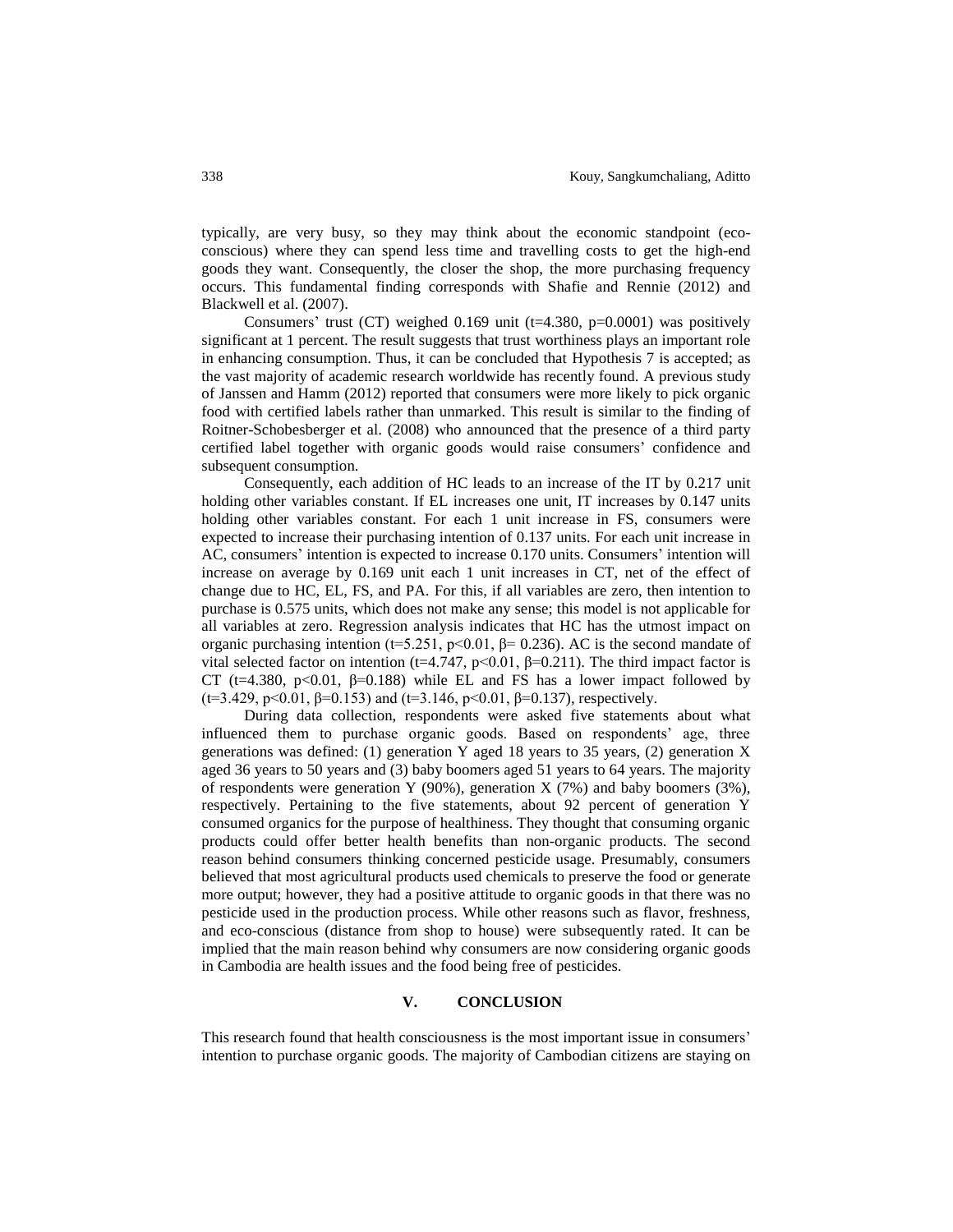at school because they need to achieve at least grade 12 as required by government policy. Subsequently, those who get a good education have the opportunity to get a good job with a fair salary. As higher earners their interest in healthy living also increases.

Product availability and convenience also have a significant influence on their consumption. If organic products are widely available and convenient, consumers will buy. If organics can be found in multiple local sources (rather than just specialist markets) this provides good incentives to purchase.

Consumers' trust is a commercial interest in organic goods. Most consumers trust the organization/brand reputation, especially non-government organizations. Surprisingly, ethical lifestyle and food safety concerns are least correlated with intention to buy; price has affected negatively on their intention to buy. As such, it is clear that people in Phnom Penh metropolis believe that organic goods are a premium product for high-end consumers only. In this context, marketers should set up policy concerning health awareness and placement to generate more consumption volume even if the price is a barrier.

As regards limitations, as far as we know, this is the first study carried out on this topic in Cambodia. As such it adds to the knowledge of organic food and drink consumption in an emerging market in Southeast Asia. To some extent for further researchers, we suggest investigation into the willingness to pay for particular organic goods taken together with product characteristics, or to find out why or/and what are the reasons when consumers are considering organic goods in Cambodia by using qualitative approaches (in-depth or focus group interview).

#### **REFERENCES**

- Ajzen, I., 1991, "The Theory of Planned Behavior." *Organizational Behavior and Human Decision Processes,* 50, 179-211.
- Ary, D., J.C. Jacobs, A. Razavieh, and C. Sorensen, 2006, *Introduction to Research in Education.* Canada: Vicki Knight.
- Blackwell, R., C. D'souza, M. Taghian, P. Miniard, and J. Engel, 2007, *Consumer Behavior: An Asia Pacific Approach.* Victoria: Nelson Australia Pty Limited.
- Cambodia Organic Agriculture Association [COAA], 2009, Retrieved September 2, 2014, from http://www.coraa.org
- Chen, M.F., 2007, "Consumer Attitudes and Purchase Intentions in Relation to Organic Foods in Taiwan: Moderating Effects of Food-Related Personality Traits." *Food Quality and Preference,* 18(7), 1008-1021.
- Cochran, W.G. 1963, *Sampling Techniques.* New York: John Wiley and Sons, Inc.
- Denver, S., and J.D. Jensen, 2014, "Consumer Preferences for Organically and Locally Produced Apples." *Food Quality and Preference,* 31, 129-134.
- Dinnella, C., L. Torri, G. Caporale, and E. Monteleone, 2014, "An Exploratory Study of Sensory Attributes and Consumer Traits Underlying Liking for and Perceptions of Freshness for Ready to Eat Mixed Salad Leaves in Italy." *Food Research International,* 59, 108-116.
- Ergonul, B., 2013, "Consumer Awareness and Perception to Food Safety: A Consumer Analysis." *Food Control,* 32(2), 461-471.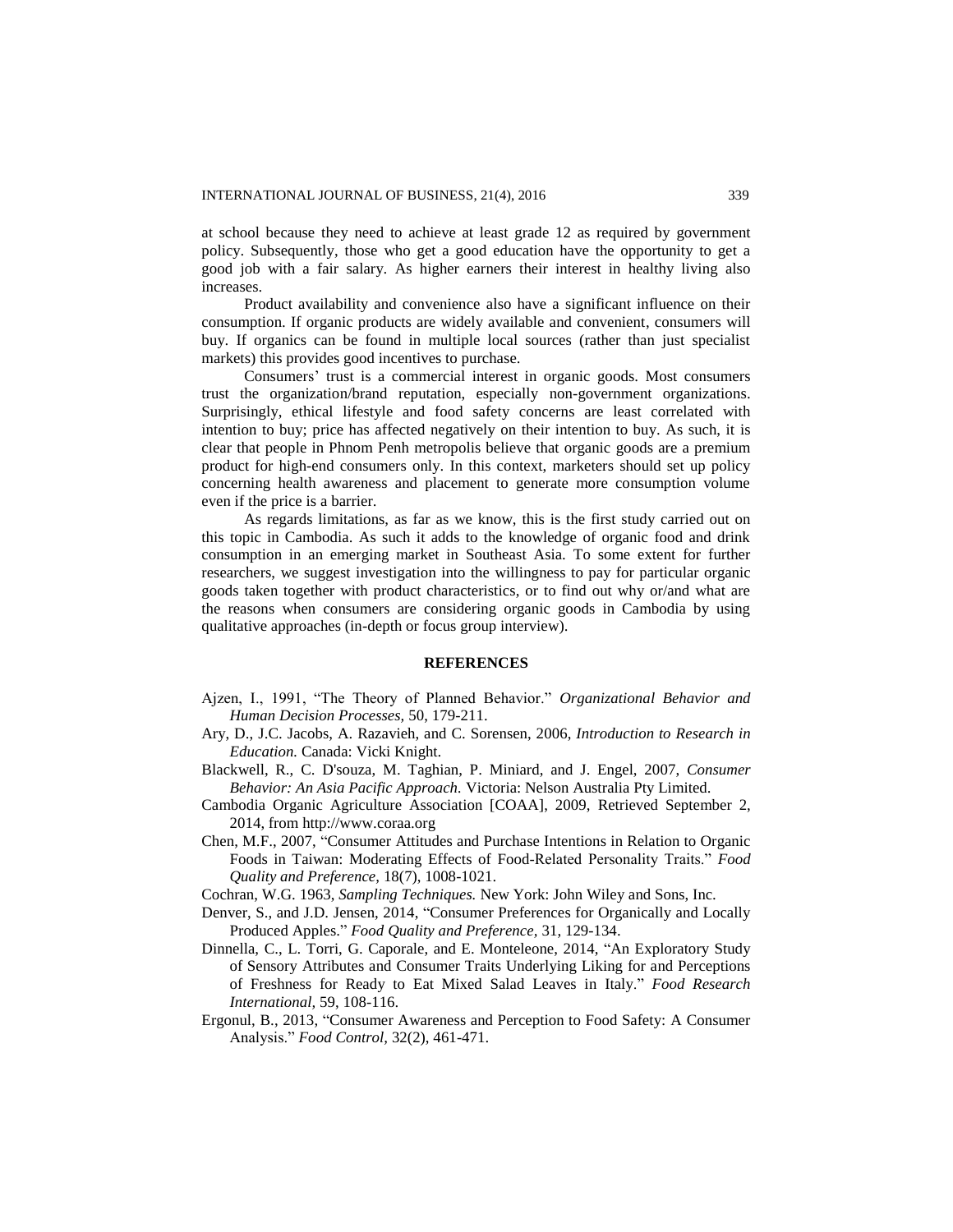- Fernqvist, F., and L. Ekelund, 2014, "Credence and the Effect on Consumer Liking of Food – A Review." *Food Quality and Preference,* 32, 340-353.
- Fishbein, M., and I. Ajzen, 2011, *Predicting and Changing Behavior: The Reasoned Action Approach.* New York: Taylor and Francis.
- Hair, J.F., W.C. Black, B.J. Babin, R.E. Anderson, and R.L. Tatham, 2006, *Multivariate Data Analysis (Vol. 6).* NJ: Pearson Prentice Hall.
- Hoefkens, C., I. Sioen, K. Baert, B. De Meulenaer, S. De Henauw, I. Vandekinderen, J.V. Camp, 2010, "Consuming Organic Versus Conventional Vegetables: The Effect on Nutrient and Contaminant Intakes." *Food and Chemical Toxicology,* 48(11), 3058-3066.
- Hsu, C.L., and M.C. Chen, 2014, "Explaining Consumer Attitudes and Purchase Intentions toward Organic Food: Contributions from Regulatory Fit and Consumer Characteristics." *Food Quality and Preference,* 35, 6-13.
- Janssen, M., and U. Hamm, 2012, "Product Labelling in the Market for Organic Food: Consumer Preferences and Willingness-To-Pay for Different Organic Certification Logos." *Food Quality and Preference,* 25(1), 9-22.
- Kavaliauske, M., and S. Ubartaite, 2014, "Ethical Behaviour: Factors Influencing Intention to Buy Organic Products in Lithuania." *Economics and Management,* 19(1), 72-83.
- Lobo, A., B. Mascitelli, and J. Chen, 2013, "Opportunities for Small and Medium Enterprises in the Innovation and Marketing of Organic Food: Investigating Consumers' Purchase Behaviour of Organic Food Products in Victoria, Australia." *AI and SOCIETY,* 1-12.
- Lu, L.C., H.H. Chang, and A. Chang, 2015, "Consumer Personality and Green Buying Intention: The Mediate Role of Consumer Ethical Beliefs." *Journal of Business Ethics,* 127(1), 205-219.
- Manuela, V.Z., P.R. Manuel, M. Murgado-Armenteros Eva, and T.R.F. José, 2013, "The Influence of the Term 'Organic' on Organic Food Purchasing Behavior*." Procedia - Social and Behavioral Sciences,* 81, 660-671.
- Michaelidou, N., and Hassan, L.M., 2010, "Modeling the Factors Affecting Rural Consumers' Purchase of Organic and Free-Range Produce: A Case Study of Consumers' from The Island of Arran in Scotland, UK." *Food Policy,* 35(2), 130- 139.
- O'brien, R.M., 2007, "A Caution Regarding Rules of Thumb for Variance Inflation Factors." *Quality and Quantity,* 41(5), 673-690.
- Ogden, J., 2011, "The Psychology of Eating: From Healthy to Disordered Behavior." Malaysia: John Wiley and Sons.
- Ozguven, N., 2012, "Organic Foods Motivations Factors for Consumers." *Procedia - Social and Behavioral Sciences,* 62, 661-665.
- Pieniak, Z., J. Aertsens, and W. Verbeke, 2010, "Subjective and Objective Knowledge as Determinants of Organic Vegetables Consumption." *Food Quality and Preference,* 21(6), 581-588.
- Pomsanam, P., K. Napompech, and S. Suwanrnaneepong, 2014, "An Exploratory Study on the Organic Food Purchase Intention among Thai-Cambodian Cross-Border Consumers." *Asian Journal of Applied Science*, 7(5), 294-305.
- Roitner-Schobesberger, B., I. Darnhofer, S. Somsook, and C.R. Vogl, 2008, "Consumer Perceptions of Organic Foods in Bangkok, Thailand." *Food Policy,* 33(2), 112-121.